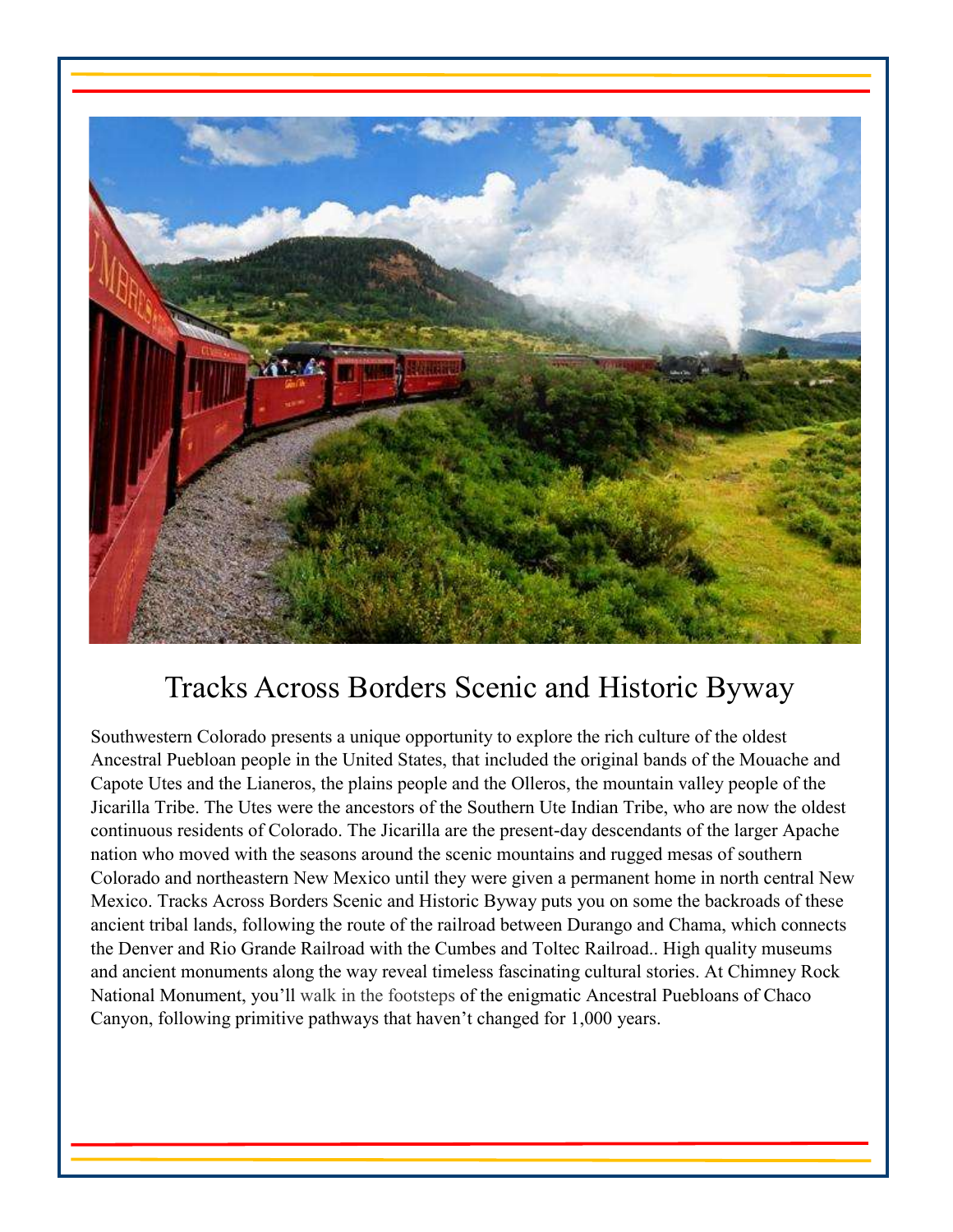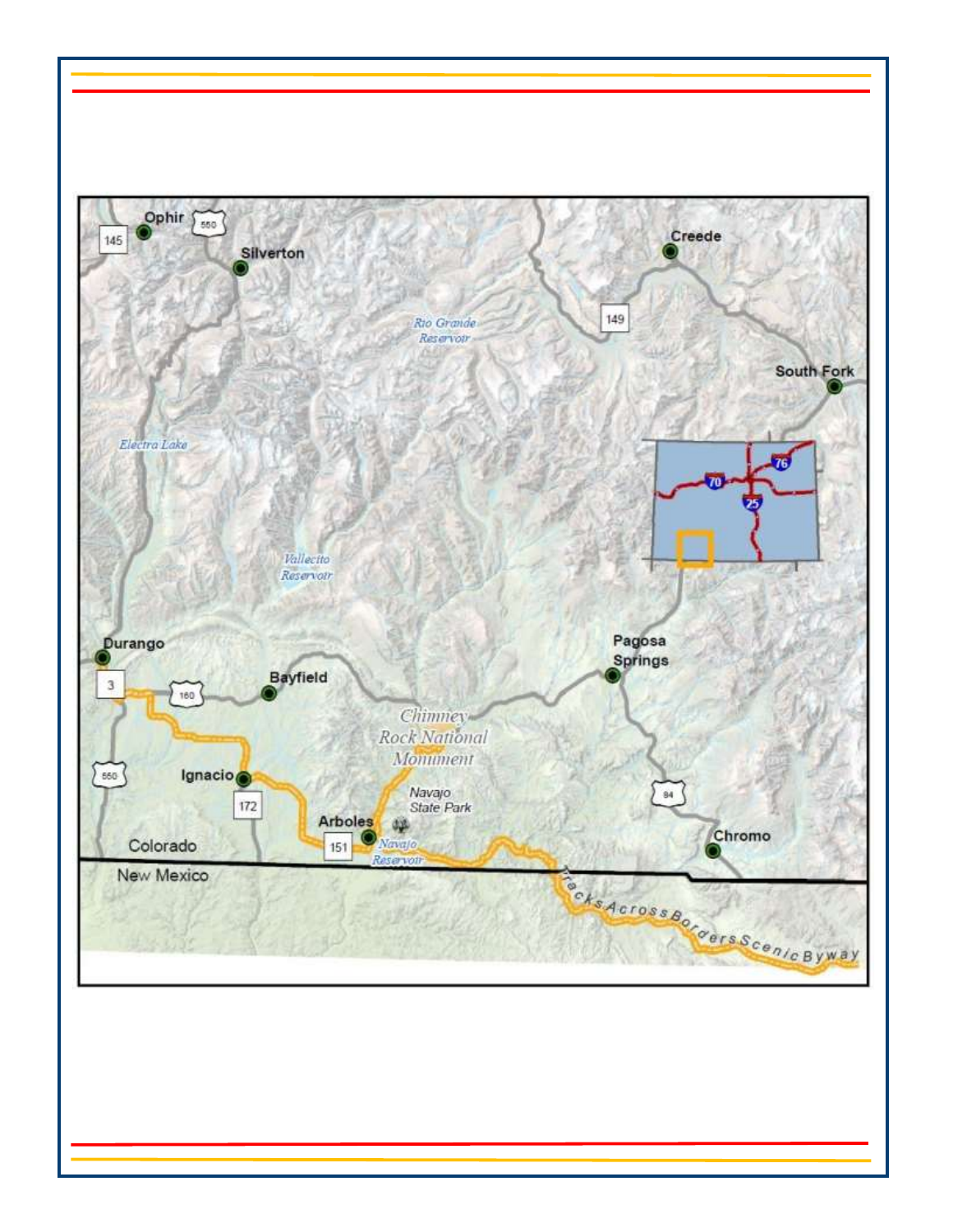# Ride the Rails Experience



## Driving the Byway

Your journey begins in Durango, gateway to Southwestern Colorado. After exploring Durango and riding the Durango and Silverton Narrow Gauge Railroad, on Day Two, you'll be passing through the La Plata Mountains headed toward Ignacio, home of the Southern Ute Cultural Center. It may be best to take a lunch with you, as there are few selections between Durango and your Day Two destination. From Ignacio, it's on to Arboles, where you will need to take a side trip to the Chimney Rock National Monument, a seven square mile preserve with 200 ancient homes and ceremonial structures. Then, it's on to Archuleta County Roads 500 and 551, which skirts Navajo State Park, with flattopped buttes and canyons. Passing into New Mexico, the road becomes Rio Arriba County Road toward Dulce, home of the Jicarilla Apache Nation. After an overnight in Dulce, the route ends in Chama on US 64. Here you can ride the Cumbres and Toltec Railroad.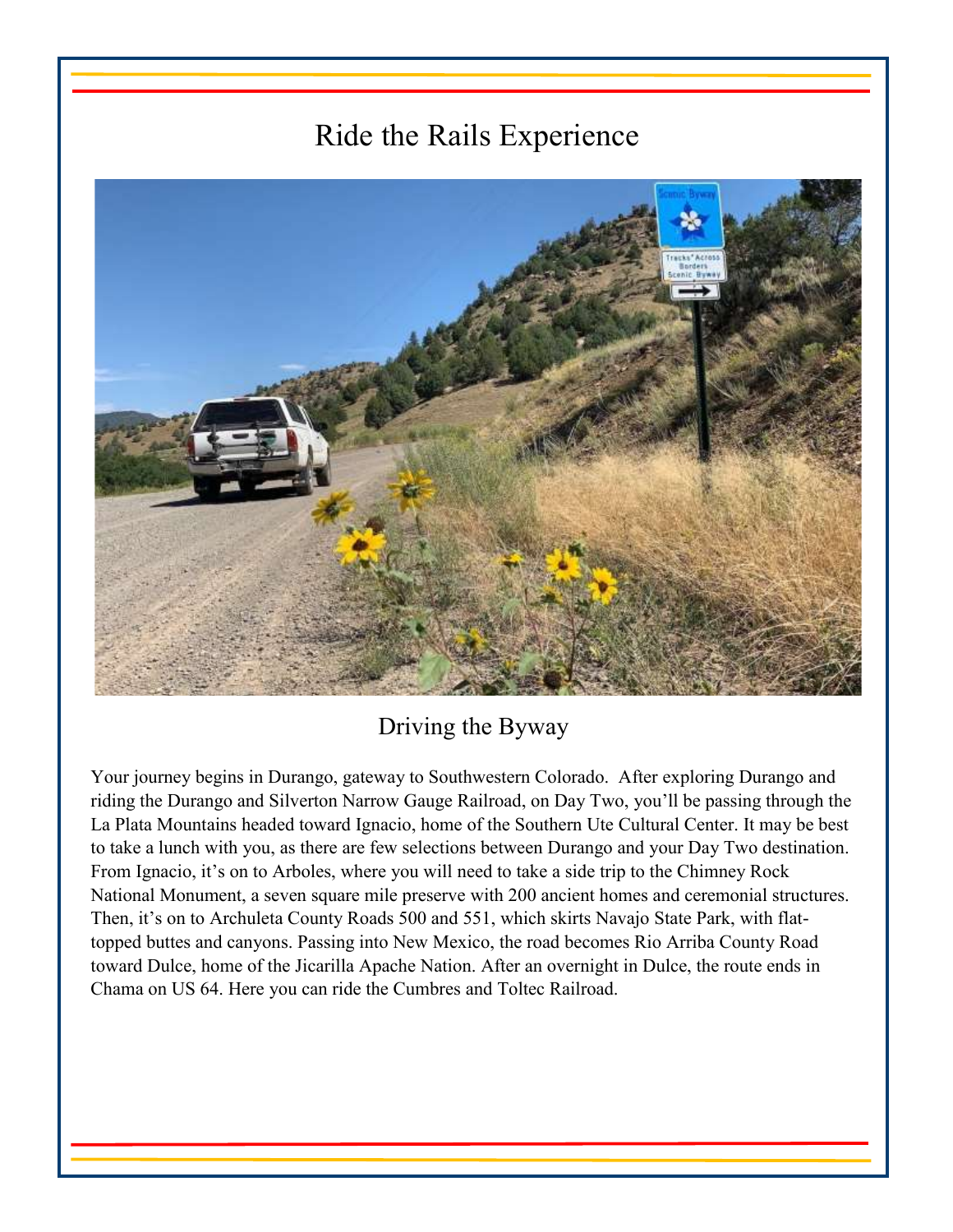## **Day One**



## Durango

Founded in 1880 by the Denver and Rio Grande Railroad, Durango is the gateway to Colorado's Old West. Today walking in the Victorian charm you'll notice architectural styles which changed during eras of boom and bust. A collection of outstanding historic buildings like the railroad depot, the Wetter Building, several historic hotels, and the "Saloon District" have been carefully preserved. Even though the "jeans and cowboy hat dress code" will be immediately obvious, the town has more award-winning restaurants per capita than San Francisco. In fact, the high quality of life is the main reason that folks leave the big city for a more casual mountain life, with a multitude of scenic walking trails, a thriving arts community, and great historical and cultural offerings.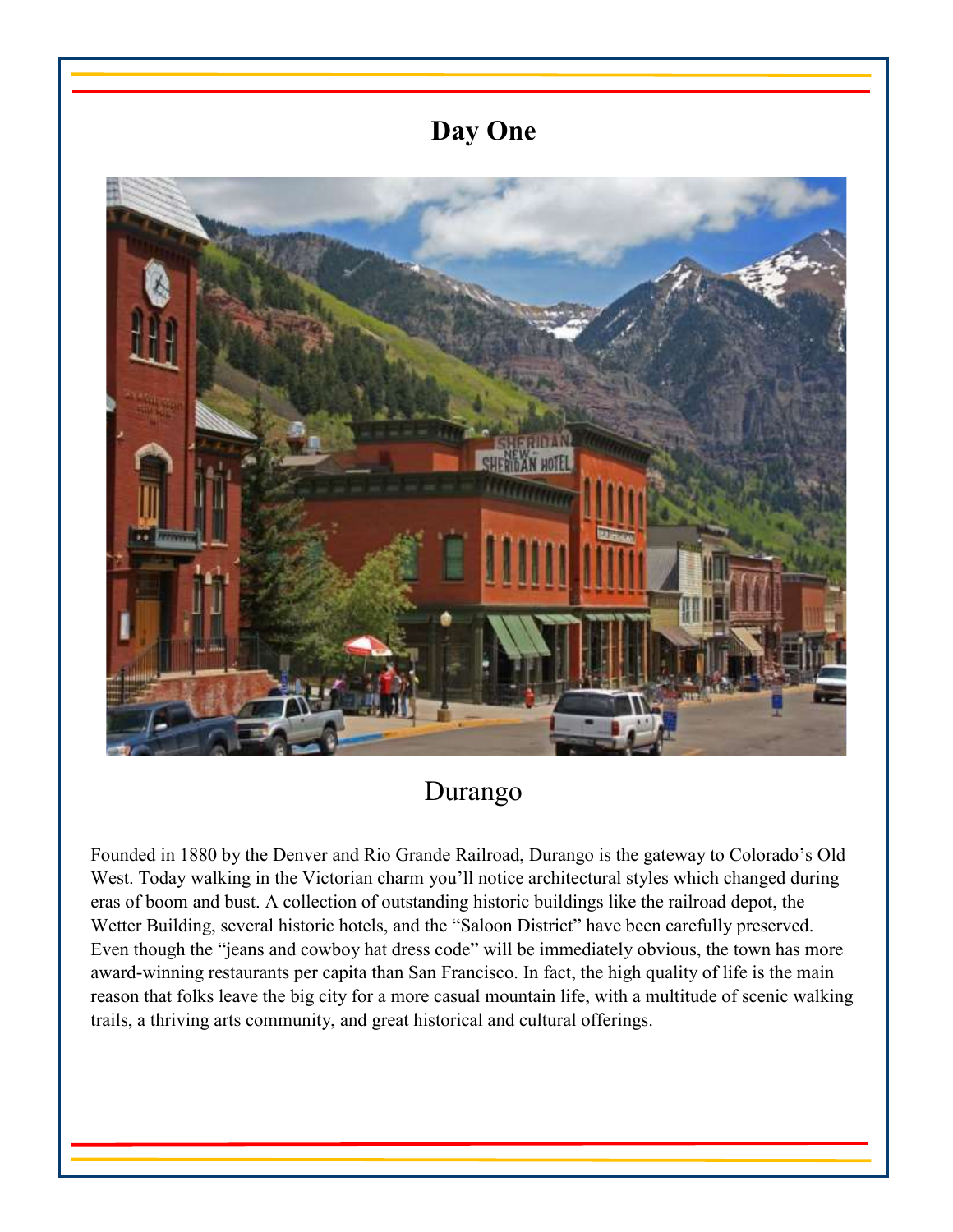

# **Day One**

.

#### **Durango and Silverton Narrow Gauge Railroad**

Riding the train that brought over \$300 million in gold and silver down from the San Juan mountains is a must do. You'll see completely different scenery than you will driving the San Juan Skyway Scenic Byway. Constructed in 1881, the line parallels the Million Dollar Highway completed in 1887. Hauling of precious metals continued until 1893, when the bottom dropped out of silver prices. After facing various challenges for nearly 40 years, Hollywood discovered Durango and the railroad, showcasing the train in movies including Butch Cassidy and the Sundance Kid.

479 Main Avenue, Durango, CO 81301 970-259-0274 Departures at 9AM, 12:15PM, 3:15PM, Allow 3+ hours, Starting at \$70 per person

### **Historic Downtown Walking Tour and Durango Art Galleries**



One of the special things about Durango is the living heritage of the town on display along Main Avenue. The Historic Downtown Durango Walking Tour (pdf included with detailed itinerary) begins at the Railroad depot, where you can also visit the D&S Railroad Museum. As you enjoy the walking tour through town, you'll pass art galleries and alternative art spaces featuring contemporary to western to Native American art from local, regional and nationally recognized artists. The Durango Art Galleries Collective host events, workshops, shows and gallery walks throughout the year. Among others, members include Diane West Jewelry & Art, Durango Arts Center, Earthen Vessel Gallery, Sorrel Sky Gallery, Toh-Atin Gallery and Wildshots Gallery.

Tour starts at 479 Main Avenue, Allow 2 hours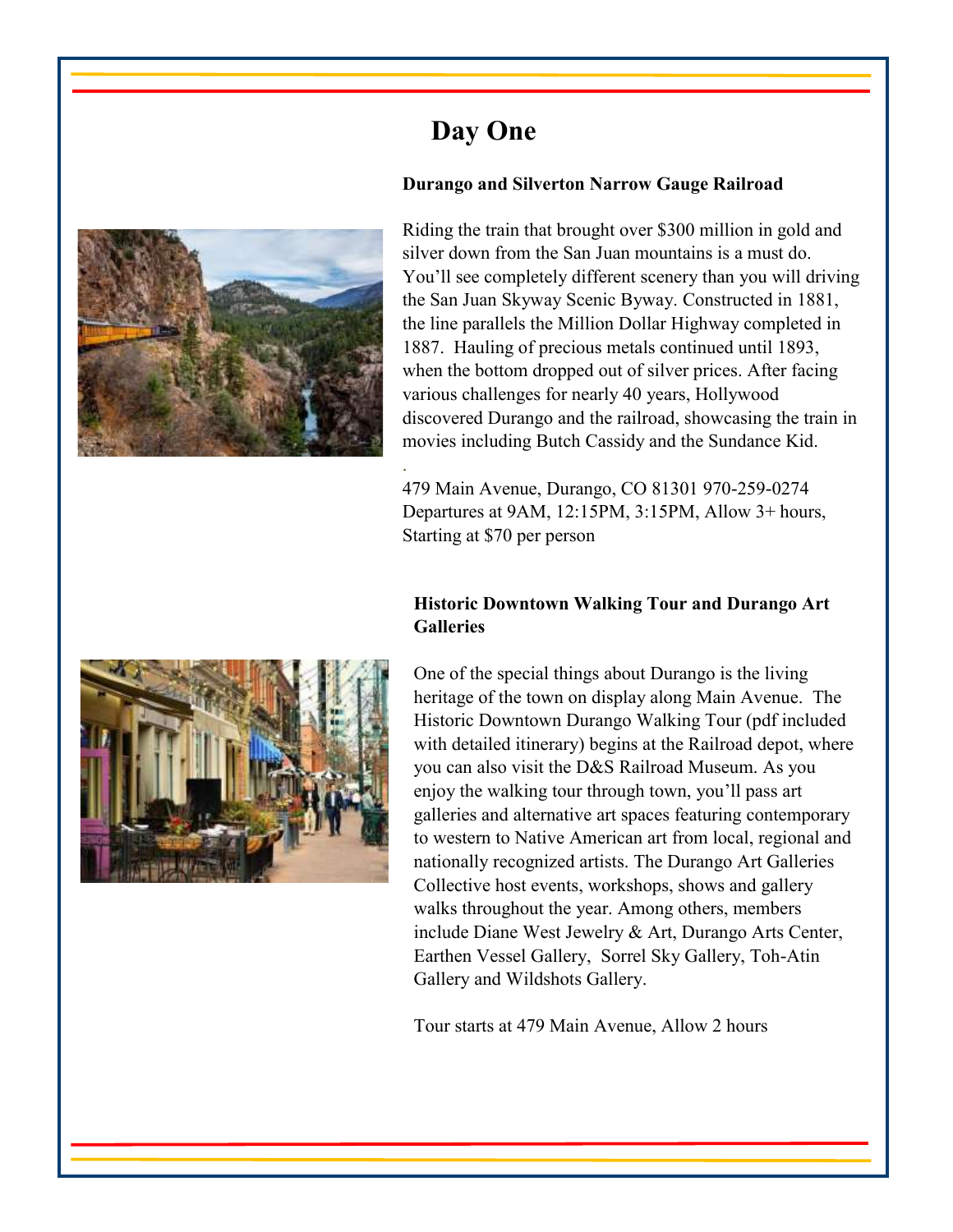# **Day One**

#### **Animas Museum**



Located in the North Main District, the Animas Museum, delivers an overview of the area's Native Americans, Old West, fires, railroads, transportation and lifeways. The Joy Family Cabin and Peterson House which contrasts life in 1876 with life in the 1930s are also part of the campus.

3065 West Second Avenue, Durango, CO 81301 970-259-2402 Tuesday-Saturday 9AM– 4PM, Allow 1 hour, \$5.00 per person



#### **Optional Dining Experience**

**Bar D Old West Music Show and Chuckwagon Supper**  8080 Country Road 250 Durango, CO 81301 970-247-5753

Eat on traditional tin plates, enjoying a choice of entrees, served with potatoes, baked beans, homemade biscuits with hone, applesauce, home baked cake, cowboy coffee or real lemonade.

Starting at \$29 per person, Dinner at 6:30PM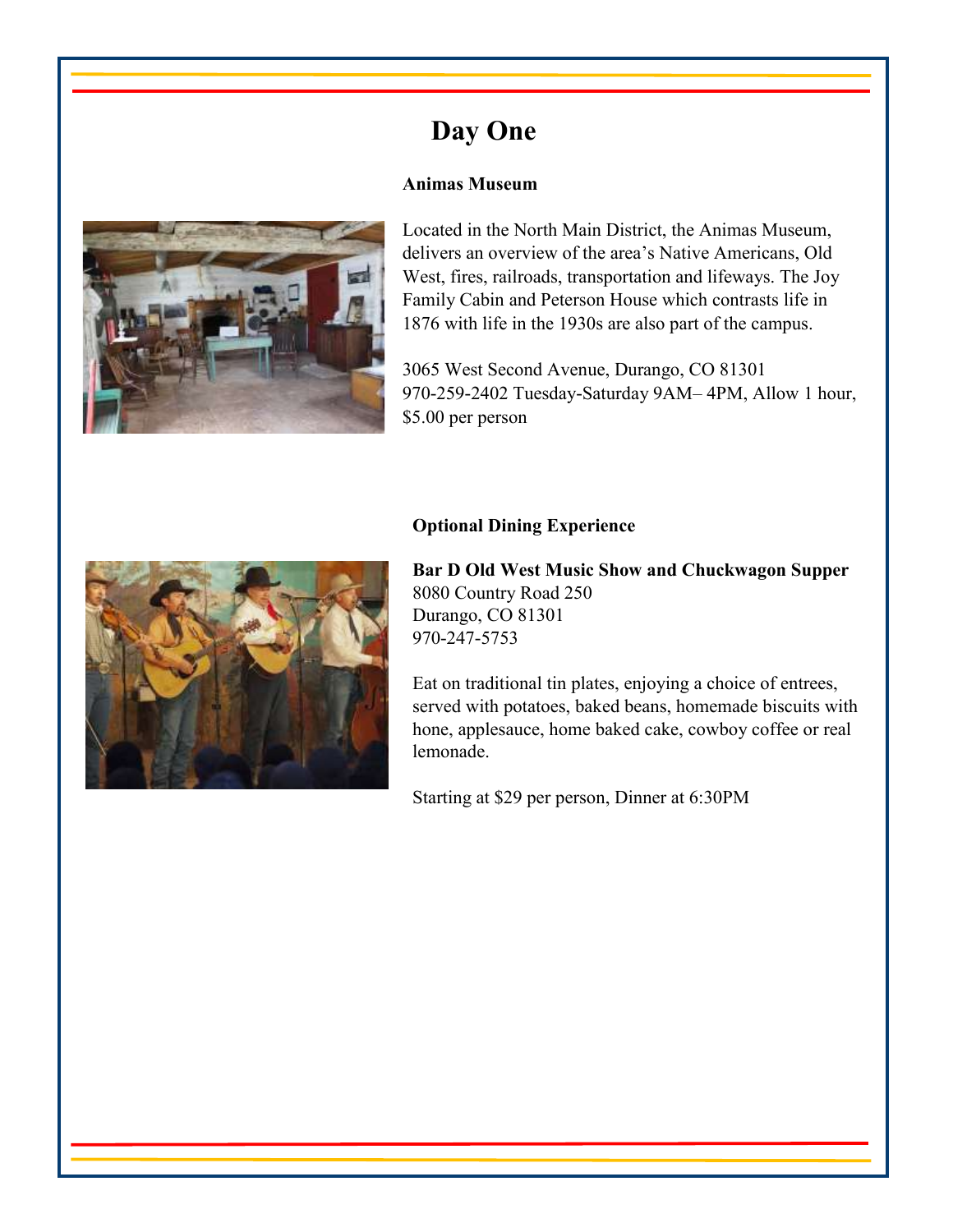**Durango Destination Distinctive Accommodations and Dining** 



**Destination Distinctive Accommodations: General Palmer Hotel 567 Main Avenue, Durango, CO 81301 970-247-4747** 

The prestigious Victorian era General Palmer Hotel has operated continuously since it was built in 1898. Named after Civil War General Palmer, it is the only Historic Four Diamond Hotel in Southwest Colorado. Step back in time and experience the unique nostalgia of the hotel while enjoying all the comforts of modern living.



### **Grassburgers**

726 1/2 Main Avenue Durango, CO 81301 970-247-1081

An award-winning farm to table restaurant featuring 100% grass fed burgers, with gluten free, vegan and allergy friendly options that is completely non-GMO.

### **Eolus**

919 Main Avenue Durango, CO 81301 970-259-2898 Considered the best restaurant in Durango, with exquisite food and excellent service.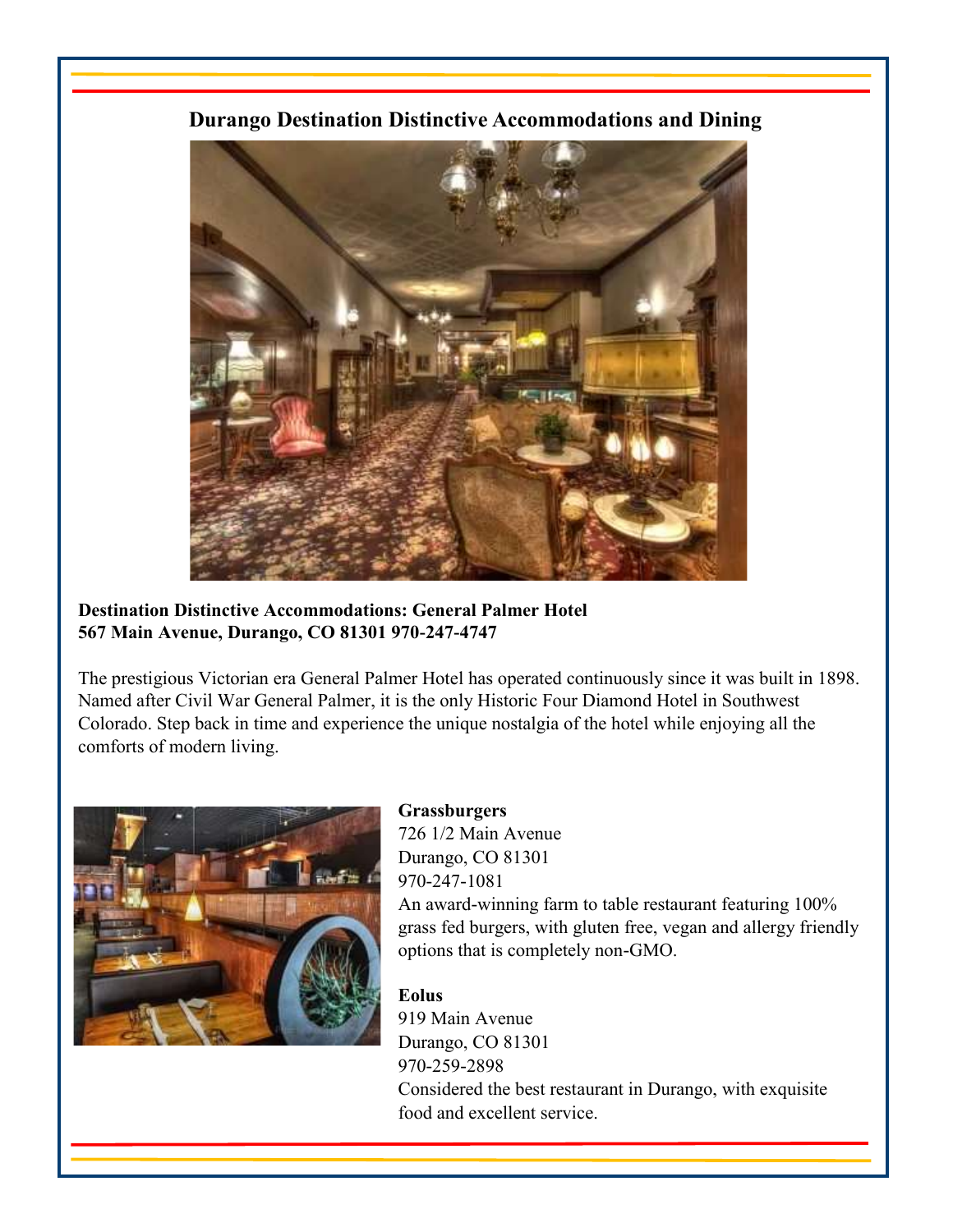# **Day Two**

### **Southern Ute Cultural Center**



A bit outside of Durango, in the opposite direction from the remainder of your trip, the Southern Ute Cultural Center illustrates exceptional architecture that incorporates cultural symbolism and a connection to the land. Inside, memories and history celebrate the Ute people. You'll first encounter plants important to native subsistence. Once inside, you'll be awed by Ponderosa pines rising 60 feet like a tipi, ending in a Circle of Life glass ceiling. The Permanent Gallery chronicles the story of the Ute people from prehistoric times to today. Photographic panels, audio-visual presentations, interactive electronics and life-size replicas enhance six themes in Ute life.

503 Ouray Drive, Ignacio CO 81137 970-563-9583 7 Days, except major holidays, 45 minute tour, Free

### **Chimney Rock National Monument**



To walk among 200 ancient homes and ceremonial buildings, you'll need to take a side trip off the Byway to Chimney Rock National Monument. Definitely make the trip. Seven square miles of southwestern landscape surround the ancient settlement, that includes a Great Kiva, a Pit House, a Multi-Family Dwelling and a Chacoan style Great House Pueblo. Explore the visitor cabin and take a guided tour of the area. At 7,000 feet above sea level, a mile and a half hike rewards you with astounding 360 degree views, with the San Juan National Forest splaying out at your feet.

3179 Colorado Route 151, Chimney Rock, CO 81121 970-883-5359 7 Days 9AM-4:30PM, Allow 2-3 hours Monument admission free, Self-guided enhanced tours \$12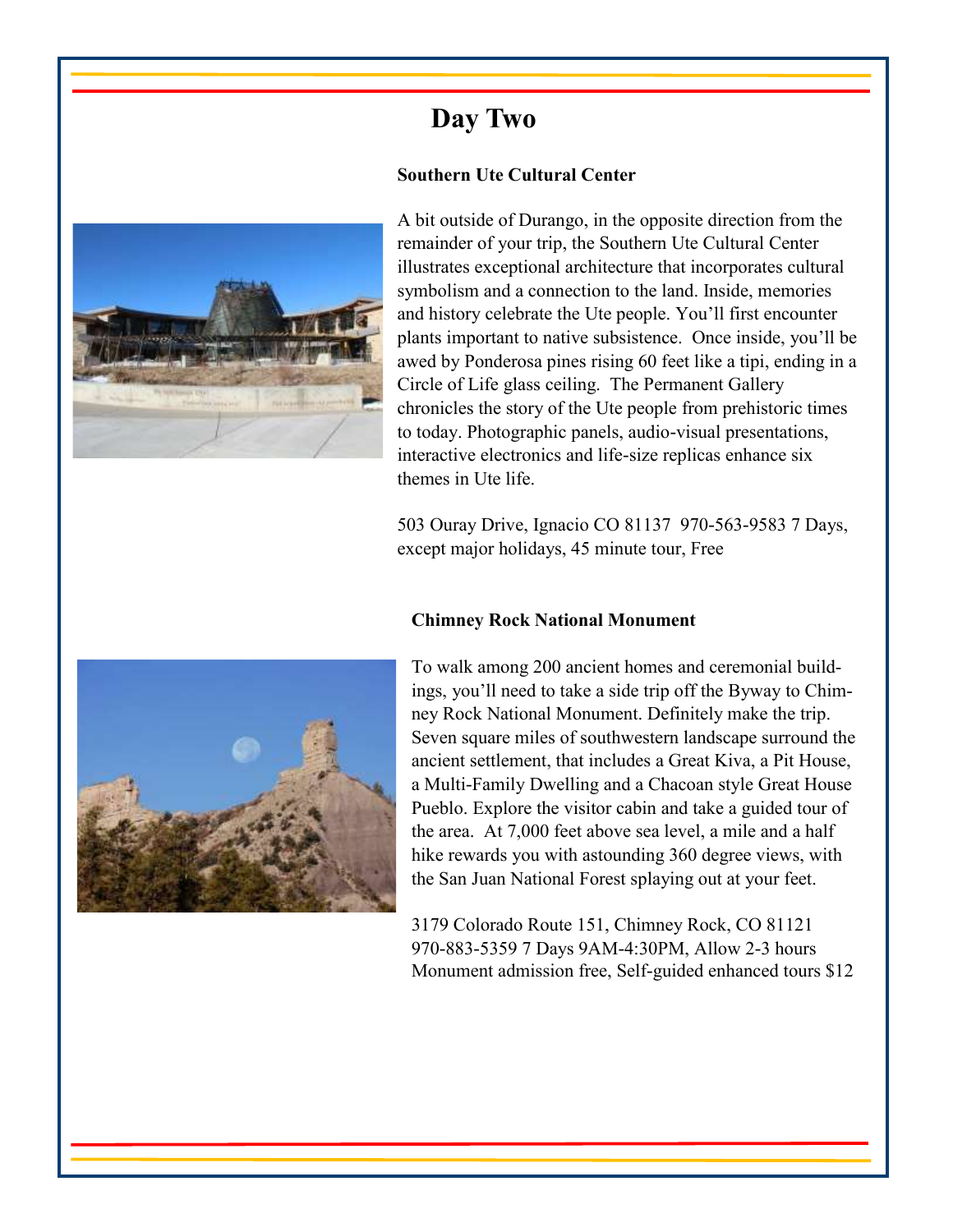# **Day Two**

### **Navajo State Park**



The area which is now Navajo State Park was once inhabited by Ancient Puebloans. Their settlement was abandoned for 300 years until the Utes came back to the area during the  $14<sup>th</sup>$ century. The first Europeans to set foot here were laying out the route of the Denver and Rio Grande Western Railroad between New Mexico and California. The Navajo Dam was constructed in 1962 to provide water for the Navajo Indian Reservation, creating the nearly 15,000 acre lake.

1526 Country Road 982, Arboles, CO 81121 970-883-2208 7 Days 5AM-10PM \$5 per car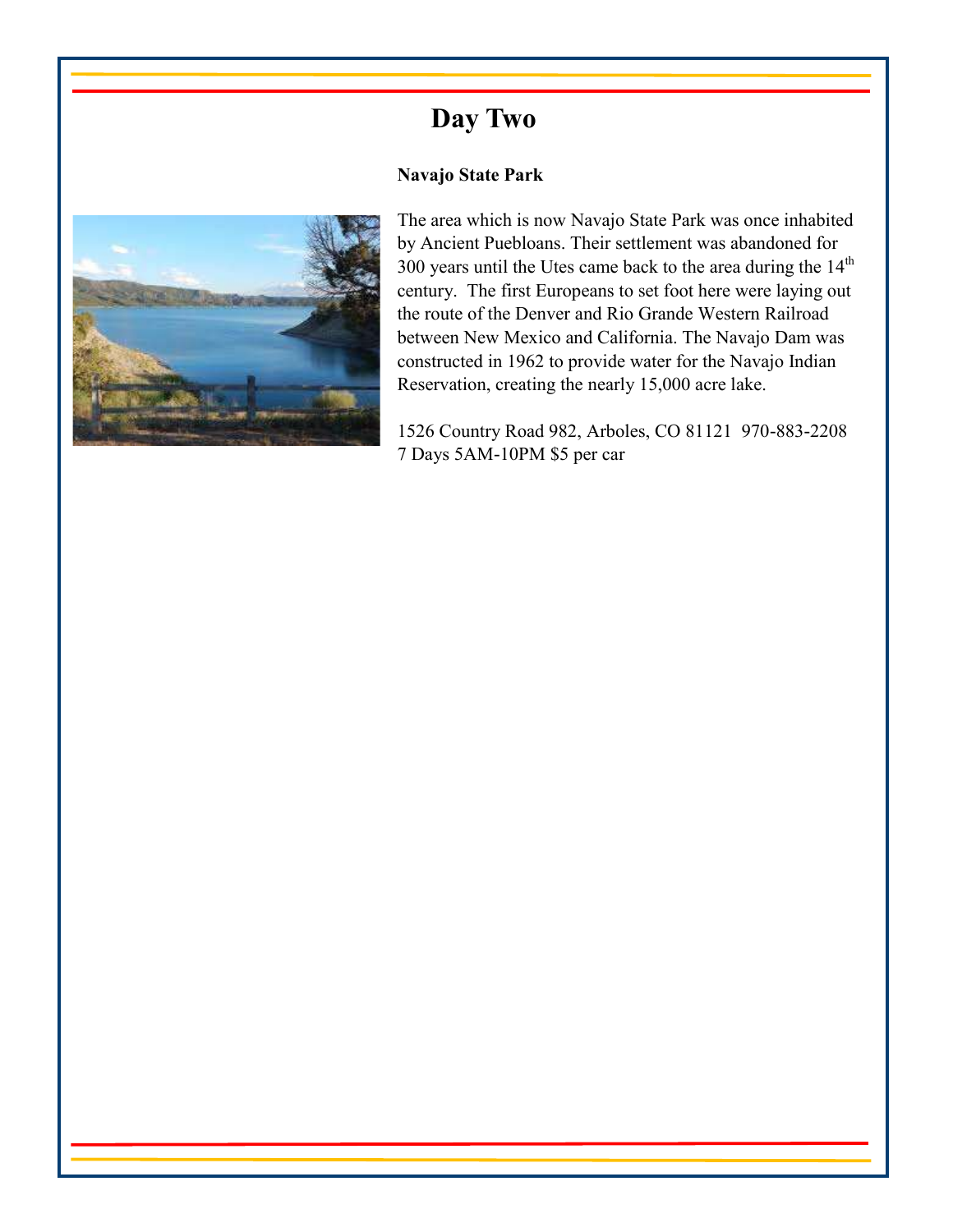# **Day Two**



Dulce

Dulce, New Mexico is the headquarters of the Jicarilla Apache Nation. Nomadic in nature until just before European contact, the Jicarilla wandered and traded as far east as Kansas until they settled deep in the northern Sangre de Cristo Mountains in the mid-1720s.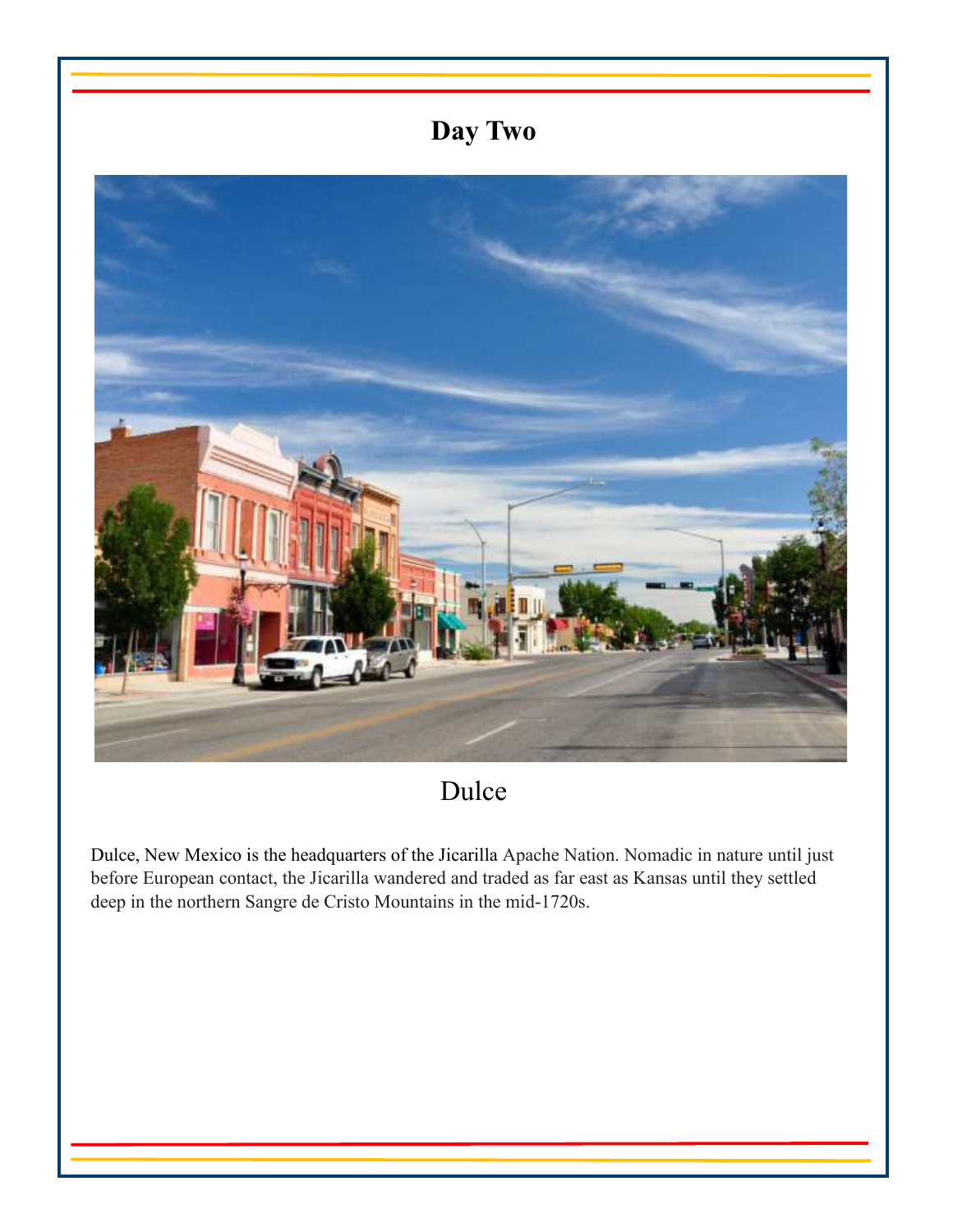## **Dulce Destination Distinctive Accommodations and Dining**



**Destination Distinctive Accommodations: Wild Horse Casino and Hotel 13603 US Highway 64, Dulce, NM 87528 575-759-3663**

Nestled in the scenic mountains of Northern New Mexico, the Wild Horse Casino and Hotel is an upscale full-service hotel, restaurant and lounge is committed to the best service.



### **Dinner at Wild Horse Casino**

Enjoy dinner at the Wild Horse Casino dining room.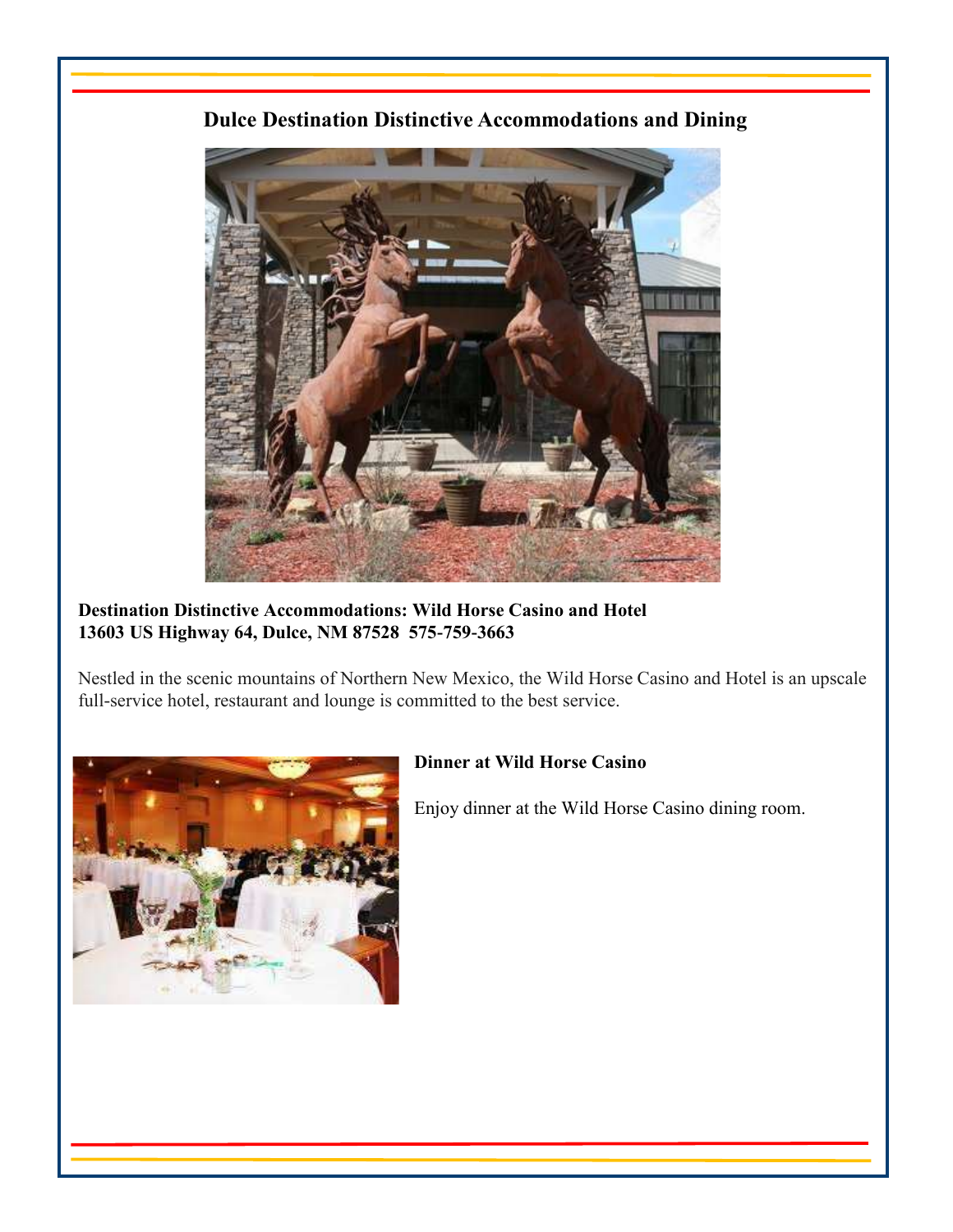# **Day Three**



#### **Jicarilla Cultural Center**

Explore the culture of the Jicarilla (Spanish for little basket, referring to the small sealed drinking vessels used by the tribe) Apache, one of the loosely organized autonomous bands of the Eastern Apache who speak a Southern Athabaskan language. To their Mescalero and Lipan neighbors, they were known as the Kinya-Inde people who live in fixed houses. They called themselves Haisndayin - people who came from below – since them considered themselves the first people to emerge from the underworld. Their new cultural center featuring these stories, in a sustainable and engaging complex.

13533 Highway 64 and Narrow Gauge Road, Dulce, NM 87528 575-759-1343 8AM-5PM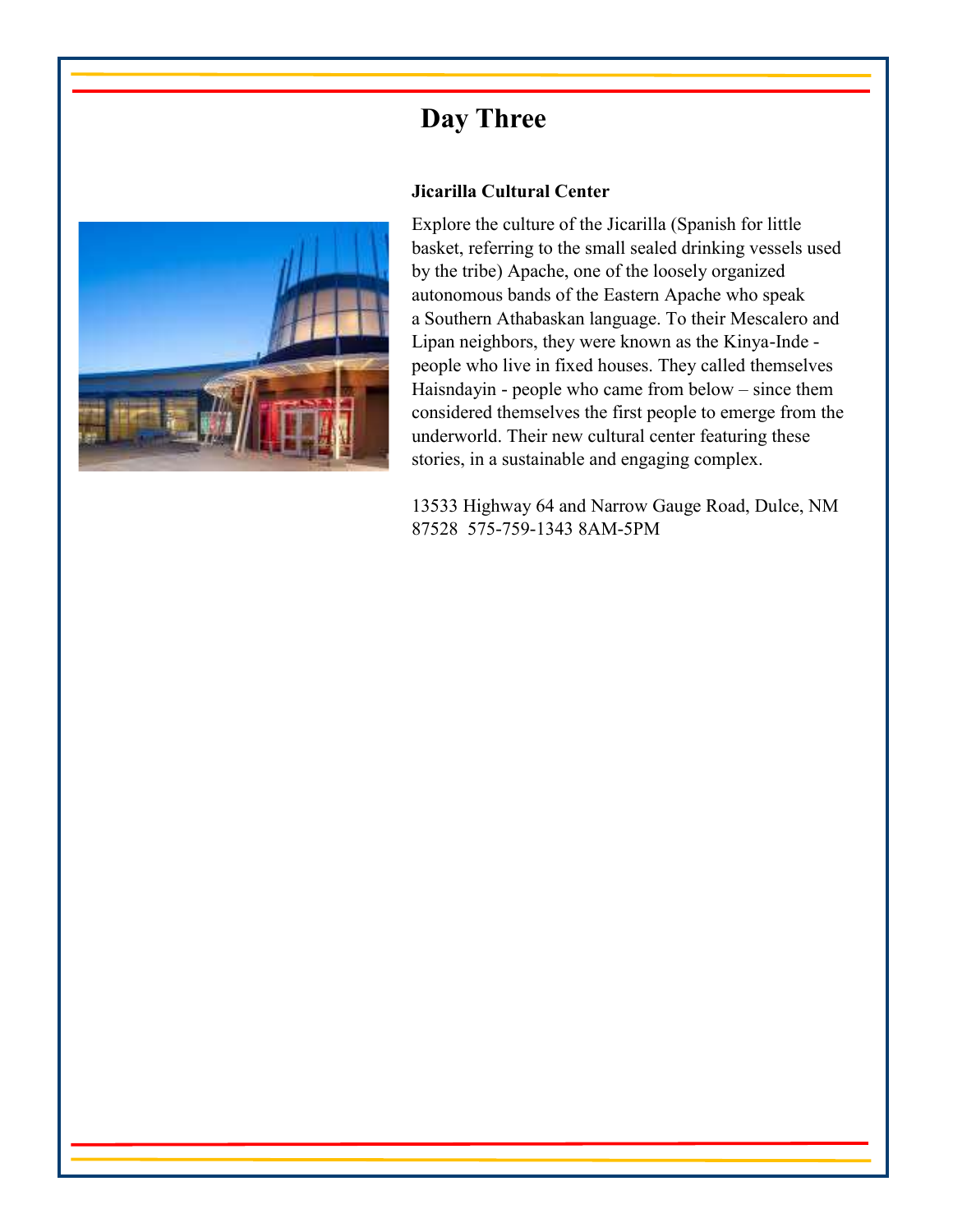# **Day Three**



## Chama

Founded in 1880 when the Denver and Rio Grande Railroad began construction on the San Juan extension, Chama immediately became a boomtown. Coal prospectors, lumbermen, laborers, engineers and contractors appeared on the scene, creating a rowdy and exciting place. In the prosperous early days, there were plenty of saloons, gambling houses, and moonshine stills. Outlaws like the Clay Allison gang regularly held up the railroad pay car carrying large construction camps payrolls. Today, Chama retains its lively Western atmosphere, with a unique blend of cultures. Listen carefully when you hear a mix of English, Spanish and Native languages, sometimes in the same sentence. Dulce to Chama-26 miles